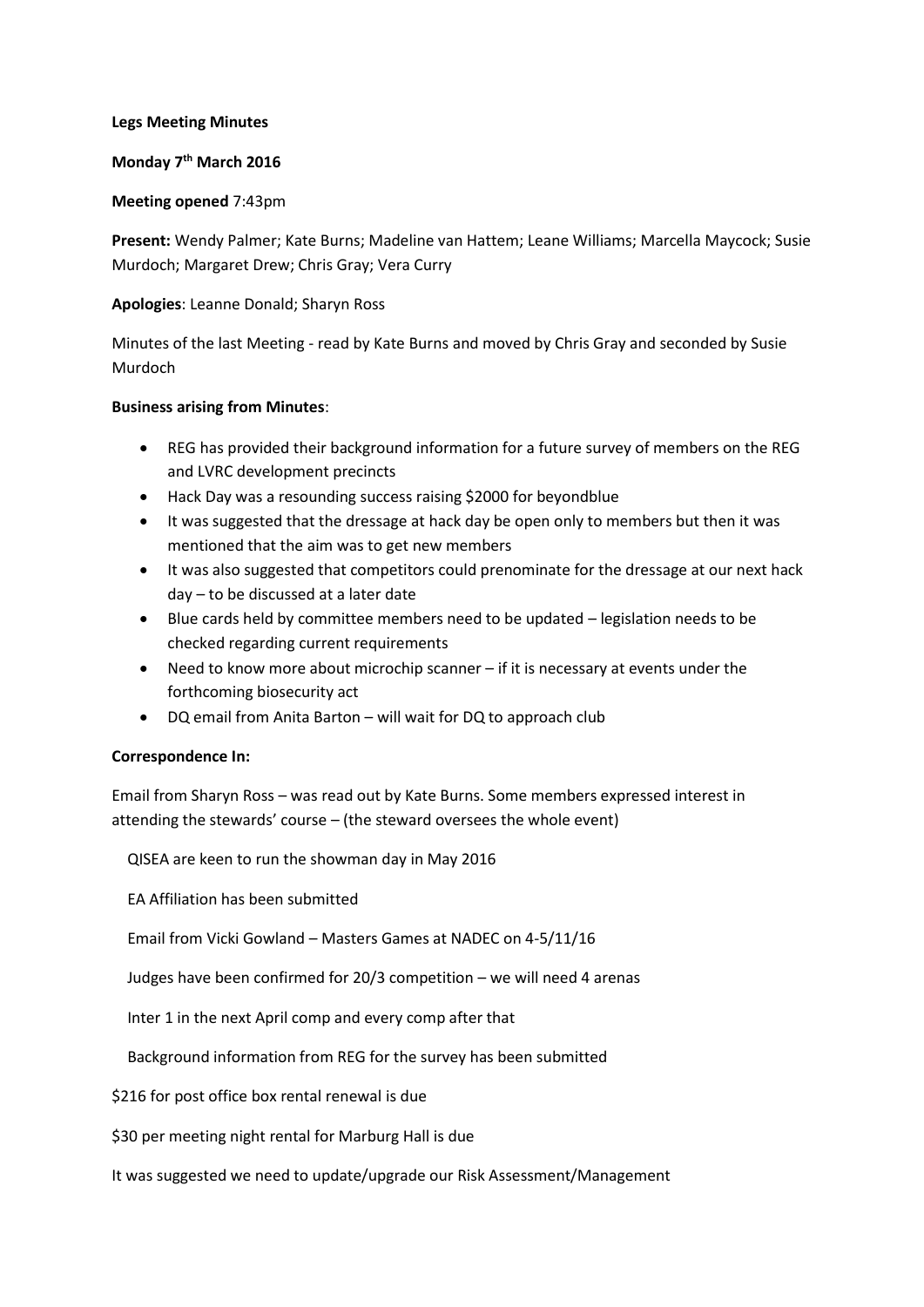#### **Correspondence Out:**

**None**

#### **Treasurer's Report:**

Cashbook balance as of 29.02.16 is \$13 698.55

Term Deposit (maturity date 24/7/16) - \$46 797.51

Moved by Marcela Maycock and seconded by Susie Murdoch

## **General Business:**

It was agreed that the hire of the arena for the Hack Show be absorbed by LEGs so the donation to Beyond Blue is not affected.

There are large numbers of entries for 20.03.16

Ali Kuchel is working on club newsletter and is keen for stories from committee and members

Saddle blankets sourced by Sharyn from Tack Shed are being embroidered

A delegate from Beyond Blue will be invited to receive the cheque – we need to request photo with the local paper

It was suggested that perhaps members of LEGs meetings could meet every second meeting at Marburg Hall and Annie's Room (Gatton) – alternate – members would have the option of eating, as well – it was suggested we have one meeting at Annie's Room to begin with – it was mentioned that noise levels could be a problem – there are other venues – it was proposed that an alternate meeting place be trialled – in the Lockyer – to encourage a wider cross section of club members at meetings – members to come next month to Marburg Hall and a venue will be chosen

REG fundraiser was a fantastic success – business case started on Friday – almost there with the funds

It was mentioned that the Cedar Grove Club website gives option of joining online and pay direct into account – this is an option to paying Nominate fees – it was also mentioned that we could have incentives for those who work – however LEGs entry fees - \$10 – are cheap

Chris Gray suggested something should go back to committee members as acknowledgement for the work they do - could be a direct payment or contra-items to be discussed – Chris Gray would like to propose that committee members be acknowledged for the work they do, through direct payment,

Sharyn Ross explained the role of the EA National Steward – Stewards for each competition – to be started at major events – this was a general course with a dressage focus, paid for by DQ

Showman Day – Interschool Qld are keen to tag-on events with LEGs – QISEA/LEGs members

It was suggested we could set up 5 arenas for 20/03/2016 – indoor can be done on Saturday